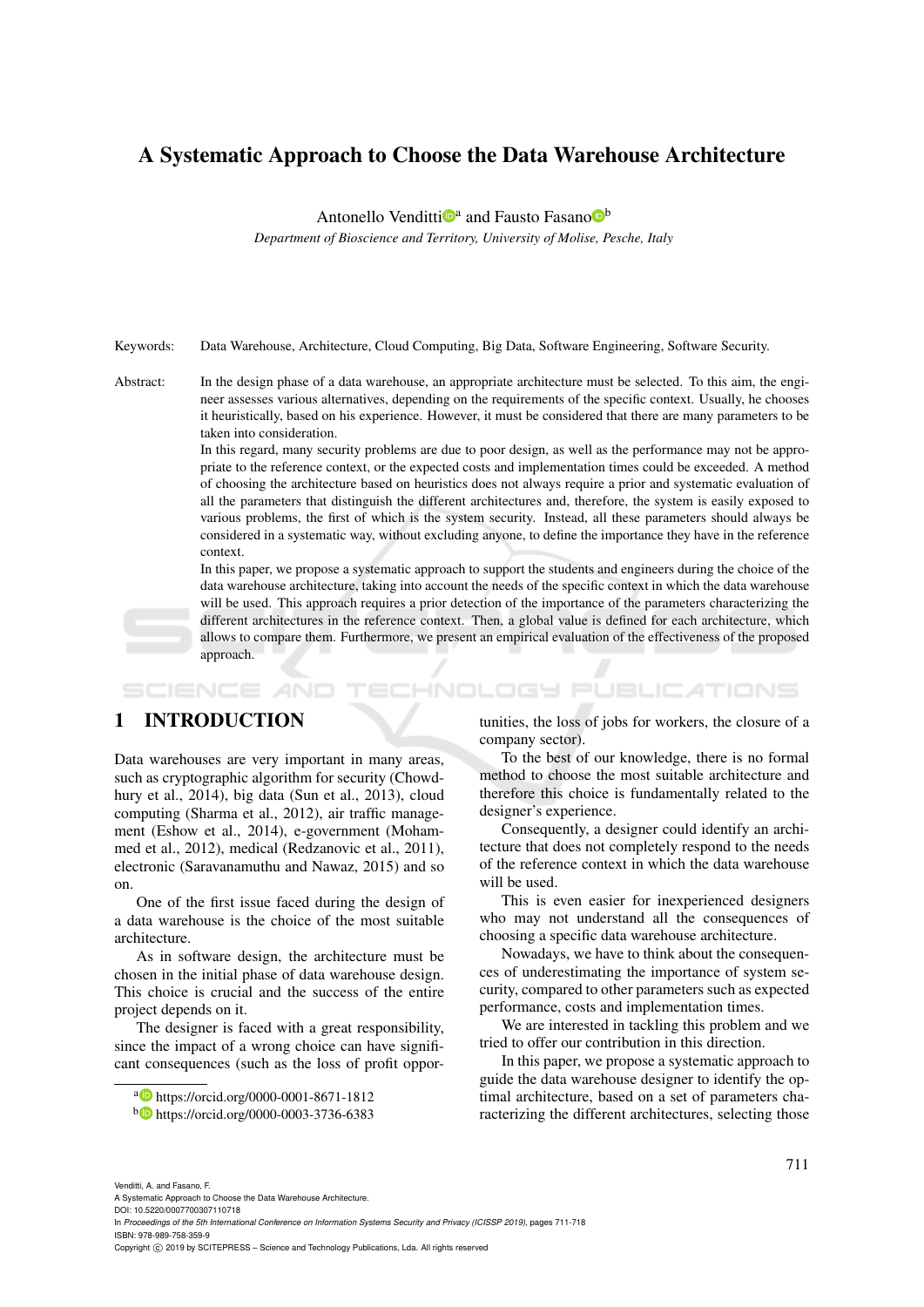useful in the context in which the data warehouse will be used. In particular, we take into account the relative importance of each parameter compared to the others, based on the requirements identified in the software engineering analysis phase.

The proposed approach requires the prior assessment of parameters considered important in the reference context, so that aspects such as security, performance, costs and implementation times are highlighted in their order of importance. Thus, the approach allows to assign a "weight" to each architecture, in order to be able to compare the architectures in an objective way to identify the optimal architecture.

The organization of the paper is as follows. Section 2 discusses background and presents comparison parameters of data warehouse architectures. Section 3 presents our systematic approach. Section 4 describes the experiment design, while Section 5 shows the experimental results. Section 6 discusses the results and Section 7 concludes the paper providing final remarks.

# 2 BACKGROUND AND RELATED **WORK**

#### 2.1 Data Warehouse Architectures

In the literature, many types of data warehouse architectures are mentioned (Alsqour et al., 2012; Blai et al., 2017; Qiang and Liu, 2009; Ariyachandra and Watson, 2010; Kashfi and Hajmoosaei, 2014; Hajmoosaei et al., 2011). However, we can refer to the following five main architectures, considering other architectures as variants.

In the centralized architecture (Figure 1) there is a single location in which all data from the operational data sources converge. This is the most classic architecture, where there is no data mart.



Figure 1: Centralized data warehouse architecture.

In the independent data marts architecture (Figure 2) there are many data marts, one for each business process which has required the knowledge extraction from operational data sources. In this solution, there isnt a single location in which data converge and, probably, each data mart is born for a different purpose.



Figure 2: Independent data marts architecture.

Even in the dependent data marts architecture (Figure 3) there are many data marts, but they source from a central data warehouse, in which data converge from operational data sources. This architecture is different from the previous one, as it requires a great planning effort, with a considerable investment in terms of time and money.



Figure 3: Dependent data marts architecture.

Finally, in the distributed data warehouse architecture the data are distributed across the network nodes which communicate with each other. They can be classified into homogeneous distributed data warehouse (Figure 4) and heterogeneous distributed data warehouse (Figure 5), which differ for nodes having homogeneous and heterogeneous database respectively. These solutions are suitable in those contexts in which data are distributed and should remain so, because there is an equal level of importance between the nodes. Consequently, all the elaborations are distributed among the nodes, for a considerably higher complexity.

#### 2.2 Related Work

In a real context, the engineer has to choose the data warehouse architecture (Blai et al., 2017; Qiang and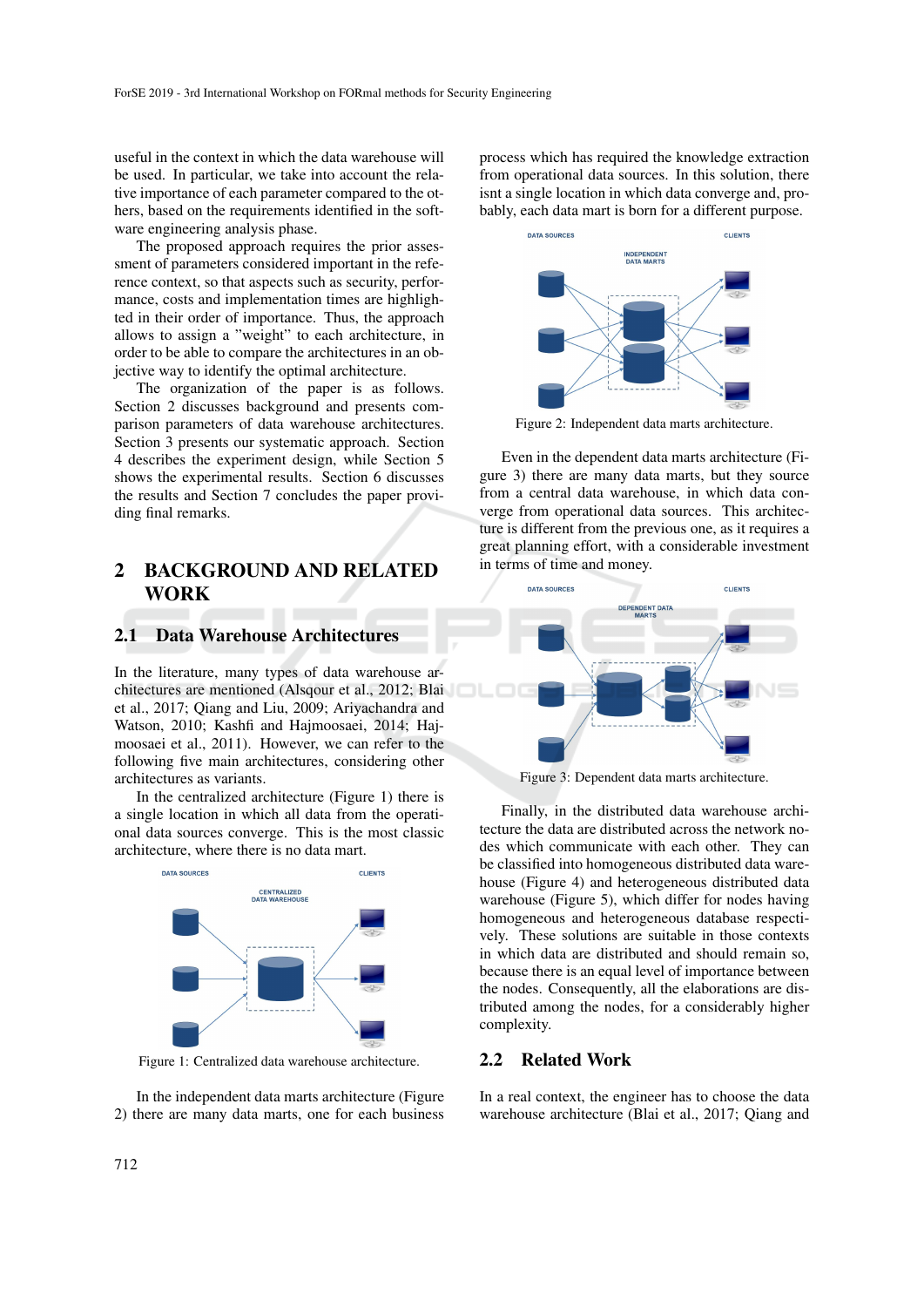

Figure 4: Homogeneous distributed data warehouse.



Figure 5: Heterogeneous distributed data warehouse.

Liu, 2009; Ariyachandra and Watson, 2010; Kashfi and Hajmoosaei, 2014; Hajmoosaei et al., 2011). He makes a choice based on his experience, evaluating primarily times and costs for the solution. In particular, the engineer should take into account many parameters. Eighteen parameters have been proposed in the literature to compare data warehouse architectures, which we show in Table 1 (Kashfi and Hajmoosaei, 2014; Hajmoosaei et al., 2011).

The impact of each parameter on data warehouse architectures is reported in Table 2. In particular, for each architecture, the parameter is evaluated depending on how the specific architecture satisfies it, providing three different levels (high, average, low).

The comparison studies between the different architectures consider the ideal architecture the one that satisfies the greatest number of parameters. To this aim, they convert the *high*, *average* and *low* levels to the 1, 0.5, 0 values and sum them for each architecture. The global values thus obtained represent an evaluation of the architectures.

In this way, they obtained the values shown in Table 3, in which the first row indicates the sum of the values 1, 0.5, 0 corresponding to the *high*, *average* and *low* levels of all 18 parameters and the second row indicates the percentage compared to the maximum value obtained in the previuos row.

We observe that this comparison approach:

i) tend to propose an ideal architecture, regardless of the importance that some parameters have in the

Table 1: Parameters to compare data warehouse architectures.

| Parameter      | Description                               |
|----------------|-------------------------------------------|
| $p_1$          | Local Independent                         |
| $p_2$          | High-efficiency                           |
| $p_3$          | Short-term Implementation                 |
| $p_4$          | Early return on investment                |
| $p_5$          | Low Risk                                  |
| p <sub>6</sub> | Flexibility in local and global changes   |
| $p_7$          | Low cost of implementation                |
| $p_8$          | Low cost of management and maintenance    |
| $p_9$          | Low cost of communication for local que-  |
|                | ries                                      |
| $p_{10}$       | Having an integrated vision (Data Inte-   |
|                | grity)                                    |
| $p_{11}$       | High tolerance against system failures    |
| $p_{12}$       | No adjustment for data models / meta data |
|                | with data model / global meta data        |
| $p_{13}$       | Low network traffic for global queries    |
| $p_{14}$       | No need for high-speed, stable and safe   |
|                | communication lines                       |
| $p_{15}$       | No redundancy                             |
| $p_{16}$       | No restriction on storage space           |
| $p_{17}$       | No conflict between local and global que- |
|                | ries                                      |
| $p_{18}$       | Low geographical distance of the local    |
|                | operating systems with data storage       |
|                |                                           |

Table 2: Comparison plan of data warehouse architectures.

|                |                  | Depend. data marts |                   | Homog. distributed | distributed |  |
|----------------|------------------|--------------------|-------------------|--------------------|-------------|--|
|                | Centralized d.w. |                    | Indep. data marts |                    |             |  |
|                |                  |                    |                   |                    |             |  |
|                |                  |                    |                   |                    |             |  |
|                |                  |                    |                   |                    |             |  |
| Parameter      |                  |                    |                   |                    | Heterog.    |  |
|                | high             | low                | high              | avg                | high        |  |
| $p_1$          | avg              | high               | high              | high               | high        |  |
| $p_2$<br>$p_3$ | low              | low                | avg               | avg                | high        |  |
| $p_4$          | low              | low                | avg               | avg                | high        |  |
| p <sub>5</sub> | low              | low                | high              | avg                | high        |  |
| $p_6$          | low              | low                | high              | low                | avg         |  |
| $p_7$          | low              | low                | avg               | avg                | high        |  |
| $p_8$          | low              | low                | high              | high               | high        |  |
| p <sub>9</sub> | low              | high               | high              | high               | high        |  |
| $p_{10}$       | high             | high               | high              | high               | high        |  |
| $p_{11}$       | low              | high               | high              | high               | high        |  |
| $p_{12}$       |                  | high               | low               | low                | low         |  |
| $p_{13}$       | high             | high               | high              | low                | low         |  |
| $p_{14}$       | high             | high               | high              | low                | low         |  |
| $p_{15}$       | high             | avg                | low               | low                | low         |  |
| $p_{16}$       | low              | low                | high              | high               | high        |  |
| $p_{17}$       | low              | high               | high              | low                | low         |  |
| $p_{18}$       | low              | low                | low               | high               | high        |  |

specific context in which the data warehouse will be used. We believe that in some situations some parameters are very important, while others are not;

ii) about each parameter, it supposes that the *high* level has a double weight compared to the *average*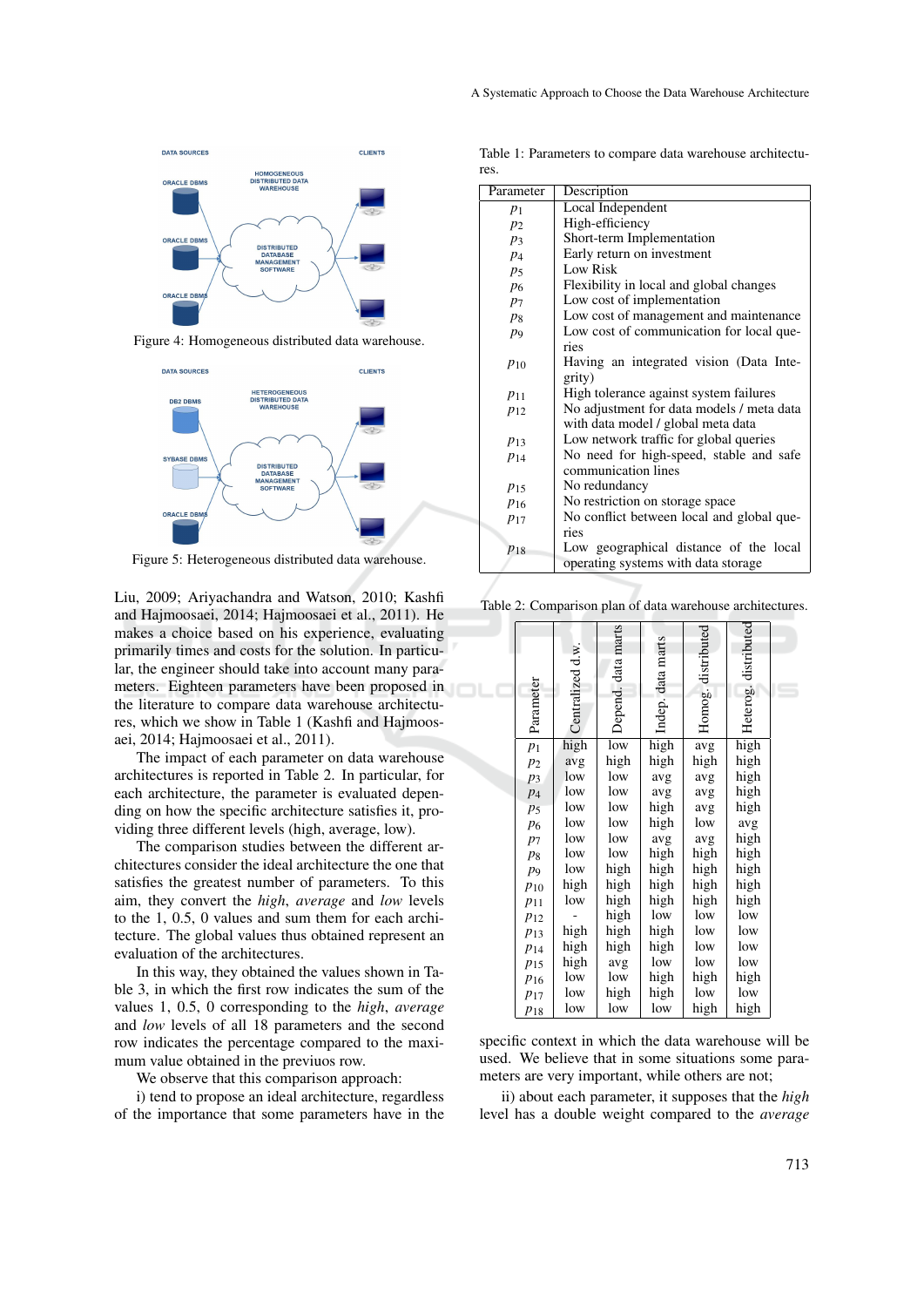Table 3: Context-independent comparison between architectures.

| Parameter  | Centralized d.w. | Depend. data marts | data marts<br>Indep. | distributed<br>Homog. | distribute<br>Heterog. |
|------------|------------------|--------------------|----------------------|-----------------------|------------------------|
| Sum        |                  | 8.5                | 13.5                 | 9.5                   | 12.5                   |
| Percentage |                  | 62.96              | 100                  | 70.37                 | 92.59                  |

level, while the *low* level always has a zero value. Instead, we believe that the ratio between these levels depends on the context. For some parameters, both the *high* and *average* levels could be considered acceptable in a particular context, just as the *average* and *low* levels could be in another context.

Our approach is based on the parameters above discussed, but we also take into account the context in which the data warehouse will be used, according to the requirements defined in the analysis phase. We will compare the architectures by defining a "weight" for each architecture.

# 3 OUR SYSTEMATIC APPROACH AND RESEARCH QUESTIONS

It is important to highlight that the architectural parameters must be evaluated by the designer, on the basis of the functional and non-functional requirements identified during the analysis phase.

In practice, the approach consists of several steps.

At the beginning, a weight must be assigned to each of the eighteen parameters. We define  $w_i \in R_0^+$ where  $i \in \{1, 2, \ldots, 18\}$ , as a value of the importance that the parameter takes in the specific context. The highest values are assigned to the most significant parameters.

We illustrate the rule for assigning weights to parameters marked as meaningful to the context. When the requirements indicate that the *i*<sup>th</sup> parameter has no importance in the context, it is assigned  $w_i = 0$ .

Instead, regarding the parameters considered significant in the context, we must take into account the importance highlighted by the requirements. In particular, the analysis phase discussed the importance of the parameters for the context and, therefore, must have defined the order of importance between them.

Consequently, we can assume we have *n* disjoint sets of parameters, where  $s_1$  is the most important set of parameters and  $s_n$  is the less important set of parameters. Obviously, we assume that all the parameters in the same set have the same importance among them.

Without losing generalities, we can say that the sets were constituted by the parameter indices (for example  $s_1 = \{1, 13, 15\}$  indicates that  $s_1$  is composed of the parameters  $p_1$ ,  $p_{13}$ ,  $p_{15}$ ).

Therefore, we assign the unit weight to the parameters of the set *sn*. Then, to the parameters of the set *sn*−<sup>1</sup> we assign a weight twice the sum of the parameters weights of the set  $s_n$  (or equivalently twice the weight of one of the parameters of the set  $s_n$  multiplied by the cardinality of the same set  $s_n$ ), and so on.

We summarize in formulas:

 $w_i = 1$  for each  $i \in s_n$ 

 $w_i = 2 * weight(s_{k+1})$  for each  $i \in s_k$  where  $k \in$ {*n*−1,*n*−2,,1}

where the *weight* $(s_k)$  function returns the sum of the weights of the parameters of the set  $s_k$  and is defined as follow:

 $weight(s_k) = \sum_{i \in s_k} w_i$ 

At this point, we can show the formula *ArchWeight* $(A_k)$  that computes the weight of the  $k^{\text{th}}$ architecture, where  $k \in \{1, 2, \ldots, 5\}$ .

In formulas, named  $A_k$ , where  $k \in \{1, 2, \ldots, 5\}$ , the architectures above mentioned, defined  $f_k(i)$  the function that returns, for the  $k<sup>th</sup>$  architecture, the levels in the Table 2 (*high*,*average*,*low*) correspondent to the  $i^{\text{th}}$  parameter, with  $i \in \{1, 2, \ldots, 18\}$ , we can define the weight of the entire architectures, as follow.

*ArchWeight* $(A_k) = \sum_{i=1}^{18} g_k(i)$  with  $k \in \{1, 2, ..., 5\}$  $g_k(i) = \begin{cases} w_i h_i \text{ if } f_k(i) = "high" \\ w_i a_i \text{ if } f_k(i) = "average" \end{cases}$ 

$$
g_k(i) = \left\{ \begin{array}{l} w_i a_i \text{ if } f_k(i) = "average" \text{ or } " - "\\ w_i l_i \text{ if } f_k(i) = "low" \end{array} \right.
$$

where  $h_i, a_i, l_i$  values, with  $0 \le l_i \le a_i \le h_i \le$ 1, for each  $i \in \{1, 2, \ldots, 18\}$ , corresponding to the *high*,*average* and *low* levels of the Table 2.

It is worth noting that, generally, our approach assign the 0,0.5 and 1 values to the  $l_i$ ,  $a_i$  and  $h_i$  levels respectively (in the same way that allowed to define values in Table 3).

However, if the requirements show that both the *high* and the *average* levels are equivalently acceptable for the  $i<sup>th</sup>$  parameter, it is possibile to assign the value 1 both to  $h_i$  and  $a_i$ .

Similarly, if the requirements show that both the *low* and the *average* levels are equivalently unacceptable for the *i*<sup>th</sup> parameter, it is possibile to assign the value 0 both to  $l_i$  and  $a_i$ .

Finally, it is possible to assign to  $l_i$ ,  $a_i$ ,  $h_i$ , any values between 0 and 1, to cope with specific contextbased situations.

Below we present a very simple example, in which the parameter sets are presented in order of impor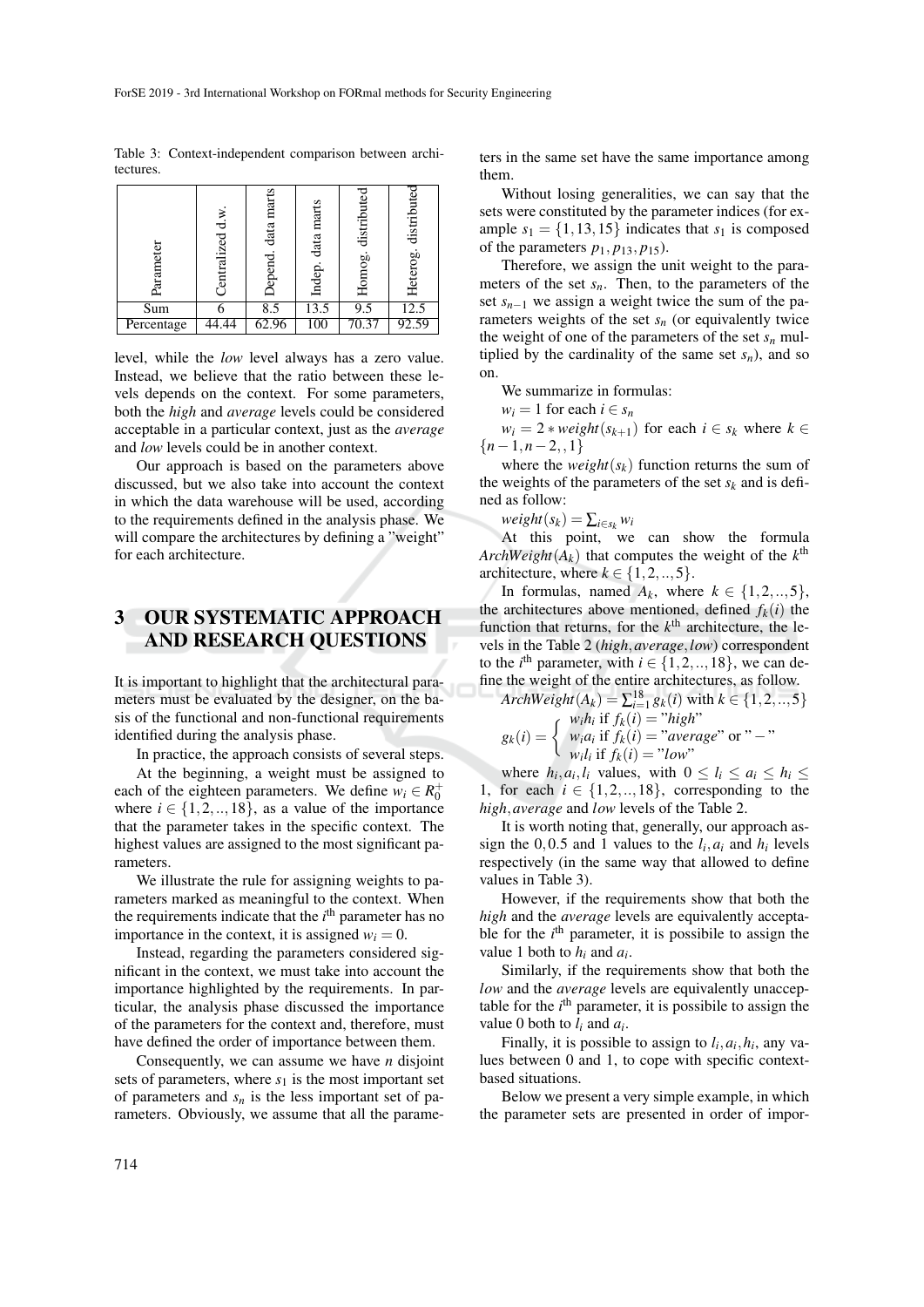tance:

 $s_1 = \{1, 13, 15\}$ ;  $s_2 = \{2, 4, 12\}$ ;  $s_3 = \{7, 9, 10\}$ 

We show the weights assigned to the corresponding parameters, according to the mechanism above described, as follow:

*p*7=*p*9=*p*10=1 ; *p*2=*p*4=*p*12=6 ; *p*1=*p*13=*p*15=36

We assign 1,0.5,0 values to the *high*,*average* and *low* levels, respectively. Then, we multiply this values by the weight assigned to each parameter. Summing, for each architecture, the values thus obtained, we identify the optimal architecture.

In this way, we obtain the values shown in Table 4, where the penultimate row indicates the sum of the values obtained by multiplying the weight to the values of each parameter, while the last row indicates the percentage compared to the value obtained from optimal architecture (that is the one with the highest weight), thus identified.

We observe that, in this particular context, we obtained that the centralized data warehouse is the optimal architecture (while Table 3 shows that this architecture is clearly opposed to the ideal one, as it satisfies fewer parameters than all the others).

Finally, we observe that our solution is easily extensible to other architectures, because, with another architecture, will be sufficient to evaluate the corresponding parameters. Similarly, if an additional parameter needs to be assessed, over to the 18 already mentioned, it will be sufficient to evaluate it for all architectures to compare.

Thus, we defined the context-dependent weight of the architectures.

We formulate the following research questions:

*RQ*1*: Does the use of the proposed systematic approach allow to identify more effectively the optimal data warehouse architecture compared to the use of a standard approach, based only on knowledge of the parameters?*

*RQ*2*: Does the use of the proposed systematic approach allow to identify more efficiently the optimal data warehouse architecture compared to the use of a standard approach, based only on knowledge of the parameters?*

# 4 EXPERIMENTATION DESIGN

We designed specific activities related to the design of data warehouses, in order to choose the optimal data warehouse architecture.

We proposed these activities to the students of our University who are about to deal with data warehouse issues. In particular, the participants were students

of the Bachelor program and Master program, enrolled in the 2015/2016 academic year. We divided the 58 participants in two groups of equal number of students, the control group and the experimental group. In addition, we replicated the experiment in the 2016/2017 academic year, which was attended by 82 students, always constituting the control and experimental groups with equal number of students.

We monitored the way in which the students carried out their work, supervising the activities in order to avoid collaboration.

To ensure that there were no differences between the groups about knowledge and skills on data warehouse design, we asked students to fill in a prequestionnaire to assess their knowledge and skills on these topics, which confirmed that there were no statistically significant differences between the groups.

The tasks we proposed to the students consist of activities in which they had to identify the optimal data warehouse architecture, in different contexts.

In the training phase, we presented to the students the different data warehouse architectures and we shown the specificity of each parameter. Then, design exercises were tackled in different contexts, so that they acquire a practical skill. In practice, first the students faced the exercises to get to the solution individually and, at the end, the correct development of the exercises was shown to them.

After this phase, the experimentation started. We proposed a series of individual design exercises aimed at identifying the optimal architecture of the data warehouse in different contexts, with increasing complexity. The control group carried out these activities based only on knowledge of the parameters, just as a professional designer thinks to get to the solution. Instead, the experimental group carried out the activities based on our systematic approach.

The activities of each student have been continuously monitored. The evaluation was carried out using the 0-30 scale in which the passing grade is 18 and the execution time has been taken to be compared. Moreover, at the end of this experimentation student comments were collected.

We highlight that volunteers were engaged in the experimentation, as they are more motivated and suited. Consequently, their interest has ensured the maximum participation and an exemplary respect for the modalities to carry out all the planned activities.

## 5 EXPERIMENTATION RESULTS

To answer the research questions presented in Section 3, we defined the following null hypotheses to assess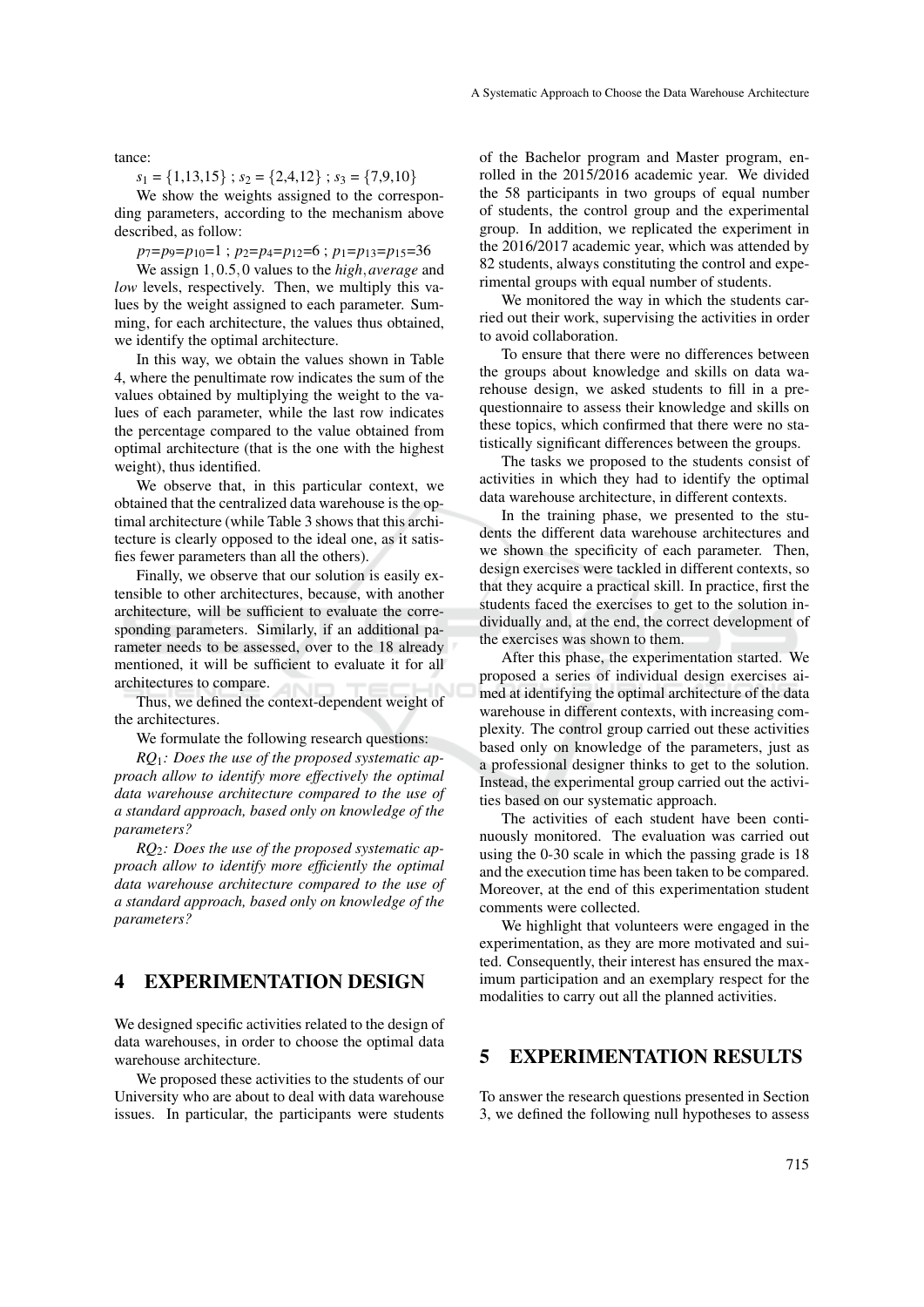| Parameter  | Centralized d.w.                 | marts<br>data j<br>Depend. | data marts<br>Indep. | distributed<br>Homog. | distributed<br>Heterog. | Weight                            | Centralized d.w. | data marts<br>Depend. | data marts<br>Indep. | distributed<br>Homog. | distributed<br>Heterog. |
|------------|----------------------------------|----------------------------|----------------------|-----------------------|-------------------------|-----------------------------------|------------------|-----------------------|----------------------|-----------------------|-------------------------|
| $p_i$      | (values related to high/avg/low) |                            |                      |                       | $W_i$                   | (values multiplied by the weight) |                  |                       |                      |                       |                         |
| $p_1$      | 1                                | $\theta$                   |                      | 0.5                   |                         | 36                                | 36               | $\theta$              | 36                   | 18                    | 36                      |
| $p_2$      | 0.5                              | 1                          |                      |                       |                         | 6                                 | 3                | 6                     | 6                    | 6                     | 6                       |
| $p_4$      | $\mathbf{0}$                     | $\theta$                   | 0.5                  | 0.5                   |                         | 6                                 | $\overline{0}$   | $\theta$              | 3                    | 3                     | 6                       |
| $p_7$      | $\overline{0}$                   | $\theta$                   | 0.5                  | 0.5                   |                         | 1                                 | $\overline{0}$   | $\theta$              | 0.5                  | 0.5                   |                         |
| p9         | $\overline{0}$                   | 1                          | 1                    | 1                     |                         |                                   | $\overline{0}$   |                       |                      |                       |                         |
| $p_{10}$   |                                  |                            |                      | 1                     |                         |                                   |                  |                       |                      |                       |                         |
| $p_{12}$   | 0.5                              |                            | 0                    | $\overline{0}$        | $\overline{0}$          | 6                                 | 3                | 6                     | $\theta$             | 0                     | 0                       |
| $p_{13}$   | 1                                |                            |                      | $\overline{0}$        | $\overline{0}$          | 36                                | 36               | 36                    | 36                   | 0                     | 0                       |
| $p_{15}$   | 1                                | 0.5                        | $\overline{0}$       | $\overline{0}$        | $\theta$                | 36                                | 36               | 18                    | $\overline{0}$       | $\overline{0}$        | $\overline{0}$          |
| Sum        |                                  |                            |                      |                       |                         |                                   | $\overline{115}$ | 68                    | 83.5                 | 29.5                  | 51                      |
| Percentage |                                  |                            |                      |                       |                         |                                   | 100              | 59.13                 | 72.61                | 25.65                 | 44.35                   |

Table 4: Context-dependent comparison between architectures.

the efficacy of the proposed systematic approach:

*H*1*: The use of the proposed systematic approach does not significantly allow to identify more effectively the optimal data warehouse architecture, compared to the use of a standard approach, based only on knowledge of the parameters.*

*H*2*: The use of the proposed systematic approach does not significantly allow to identify more efficiently the optimal data warehouse architecture, compared to the use of a standard approach, based only on knowledge of the parameters.*

The experimentation is based on the assumption that there were no significant differences between the two groups about knowledge and skills on data warehouse design, according to the pre-questionnaire results, as reported in the previous section.

Participants carried out the planned activity. In particular, the students carried out the design activities aimed at identifying the optimal data warehouse architecture using based only on knowledge of the parameters in the control group, while the experimental group used the proposed systematic approach.

In Table 5 we show results of descriptive statistical analysis for the complete experiment. The values are related to the evaluation of the student design activities, according to the 0-30 evaluation scale used.

Table 5: Results of descriptive statistical analysis for the complete experiment; values are relative to the 0-30 evaluation scale.

| Acad. year | 2015/2016         |       | 2016/2017 |        |
|------------|-------------------|-------|-----------|--------|
| Group      | control<br>exper. |       | control   | exper. |
| Minimum    | 10                | 20    | 10        |        |
| Maximum    | 30                | 30    | 30        | 30     |
| Mean       | 20.56             | 27.38 | 18.10     | 25.75  |
| Std. dev.  | 6.39              | 4.36  | 6.34      | 7.21   |

The results achieved by the experimental group are, on average, higher than the control group, both in the first experiment and in its replication.

We analyze the collected data using the<br>Agostino-Pearson normality test (Fraenkel D'Agostino-Pearson normality test et al., 2012) and we show them in Table 6.

Table 6: Results of D'Agostino-Pearson test (p-value).

| Acad. year | 2015/2016         |       | 2016/2017          |       |
|------------|-------------------|-------|--------------------|-------|
| Group      | control<br>exper. |       | $control$   exper. |       |
| Assessment | 0.812             | 0.055 | 0.706              | 0.001 |

This results highlight a normal distribution in all cases, except in the case of the experimental group of the academic year 2016/2017. So, we continue our analysis considering parametric independent sample tests in the case of the academic year 2015/2016 and considering non parametric independent sample tests in the case of the academic year 2016/2017 (Fraenkel et al., 2012).

Therefore, in the case of the academic year 2015/2016 we proceed to calculate the p-value related to the difference of two means previously shown.

The choice of test to be performed was carried out according to the result of the F-test of equality of variance. Depending on the results obtained, Student ttest is used in case of equal variances, while the Welch t-test is used in case of unequal variances (Fraenkel et al., 2012). Table 7 shows results of these tests.

Table 7: Results of F-test and Student t-test (p-value).

| Acad. year | 2015/2016                |                      |  |  |  |
|------------|--------------------------|----------------------|--|--|--|
| Test type  | Student t-test<br>F-test |                      |  |  |  |
| Assessment | 0.104481                 | $0.000346 \leq 0.01$ |  |  |  |

Instead, in the case of the academic year 2016/2017 we proceed to calculate the p-value related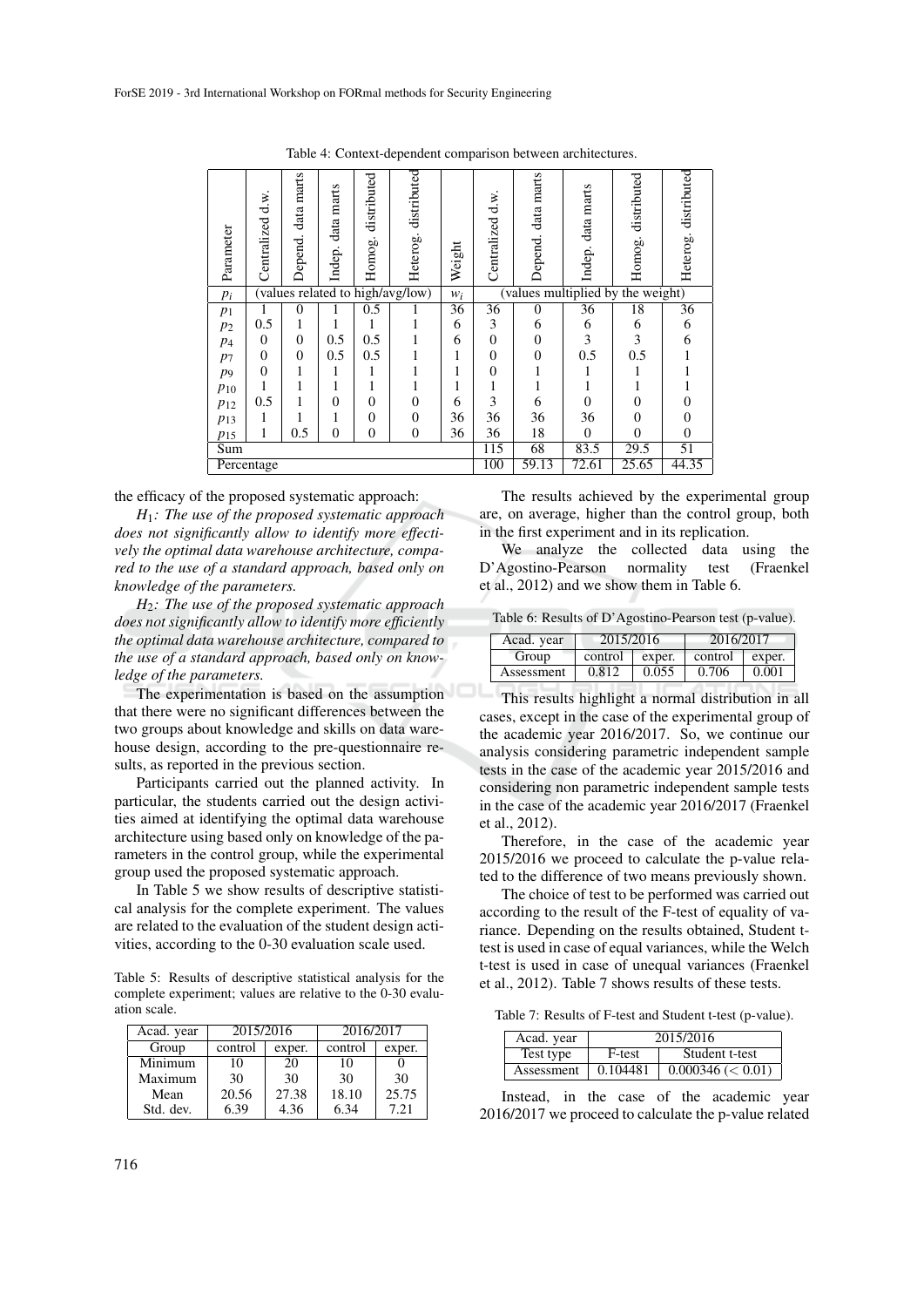to the Mann Whitney U test (Fraenkel et al., 2012). Table 8 shows result of this test.

Table 8: Results of Mann Whitney U test (p-value).

| Acad. year | 2016/2017              |
|------------|------------------------|
| Test type  | Mann Whitney U test    |
| Assessment | $0.000006 \, (< 0.01)$ |

In conclusion, a statistically significant difference is highlighted between measures of central tendency. In fact, both for 2015/2016 academic year and 2016/2017 academic year, results highlight  $p<0.01$ significance level.

Therefore, the null hypothesis  $H_1$  can be rejected, to accept the alternative hypothesis. Consequently, we can conclude that the use of the proposed systematic approach significantly affect the result to identify the optimal data warehouse architecture.

Now, we analyze the corresponding time taken to carry out the design activities.

In Table 9 we observe that the corresponding time taken is lower in the experimental group than the control group, both in the first experiment and in its replication.

Table 9: Results of descriptive statistical analysis for the complete experiment; values are relative to the time taken to carry out the design activities (minutes).

| Acad. year | 2015/2016 |        | 2016/2017 |        |  |
|------------|-----------|--------|-----------|--------|--|
| Group      | control   | exper. | control   | exper. |  |
| Minimum    | 46        | 45     | 50        | 41     |  |
| Maximum    | 65        | 60     | 66        | 61     |  |
| Mean       | 53.41     | 50.71  | 55.40     | 51.50  |  |
| Std. dev.  | 5.54      | 4.20   | 3.80      | 5.22   |  |

For brevity, we avoid showing the details and summarizing by saying that the D'Agostino-Pearson test highlights to normal distribution in all cases, while the F-test shows equal variance in the first experiment and unequal variance in the second experiment. Thus, in Table 10 we show the results of the Student t-test for the first experiment and the Welch t-test for the second experiment.

Table 10: Results of Student t-test and Welch t-test (pvalue).

| Acad. year | 2015/2016         | 2016/2017            |
|------------|-------------------|----------------------|
| Test type  | Student t-test    | Welch t-test         |
| Assessment | 0.080724 (> 0.05) | $0.000251 \leq 0.01$ |

In conclusion, a statistically significant difference cannot be observed between measures of central tendency for 2015/2016 academic year because results highlight  $p > 0.05$  significance level, while a statistically significant difference can be observed for 2016/2017 academic year, because results highlight p<0.01 significance level.

Therefore, the null hypothesis  $H_2$  cannot be rejected. Consequently, we can conclude that the use of the proposed systematic approach does not significantly affect the time necessary to identify the optimal data warehouse architecture.

At the end of the experiment we proposed a final questionnaire related to the used systematic approach, in which the students confirmed that they identified the solution with greater awareness.

## 6 DISCUSSION OF THE RESULTS

The fundamental difference is that the experimental group had the possibility to use a systematic approach to individuate the optimal architecture of the data warehouse. The approach provides a procedure to assign weights to the parameters that differentiate the architectures and, consequently, allows to assign a weight to the entire architecture, in order to make the comparison more objective and easier.

Designers who know perfectly all the architectural parameters, when faced with a real case in which there are many parameters that contribute to the identification of architecture, can follow different reasoning. As a result, different designers can identify different architectures.

The use of a systematic approach allows the designer to be guided through steps to be taken, in order to make the choice of architecture in a more objective and simple way.

The experimental results show how this approach has significantly allowed to reach the correct result more effectively. In fact, we observed a significant positive difference in the results of the experimental group students compared to the control group.

Furthermore, time savings were also highlighted in both the experiments shown, although a significant positive difference was highlighted only in one of the two experiments.

Finally, the results of the final questionnaire confirmed the validity of the approach, which makes it possible to arrive to a reasoned choice with greater awareness.

# 7 CONCLUSIONS

We defined a simple systematic approach to obtain a weight for each data warehouse architecture useful to compare them. Weight assignments take place depending on the context in which the data warehouse will be used.